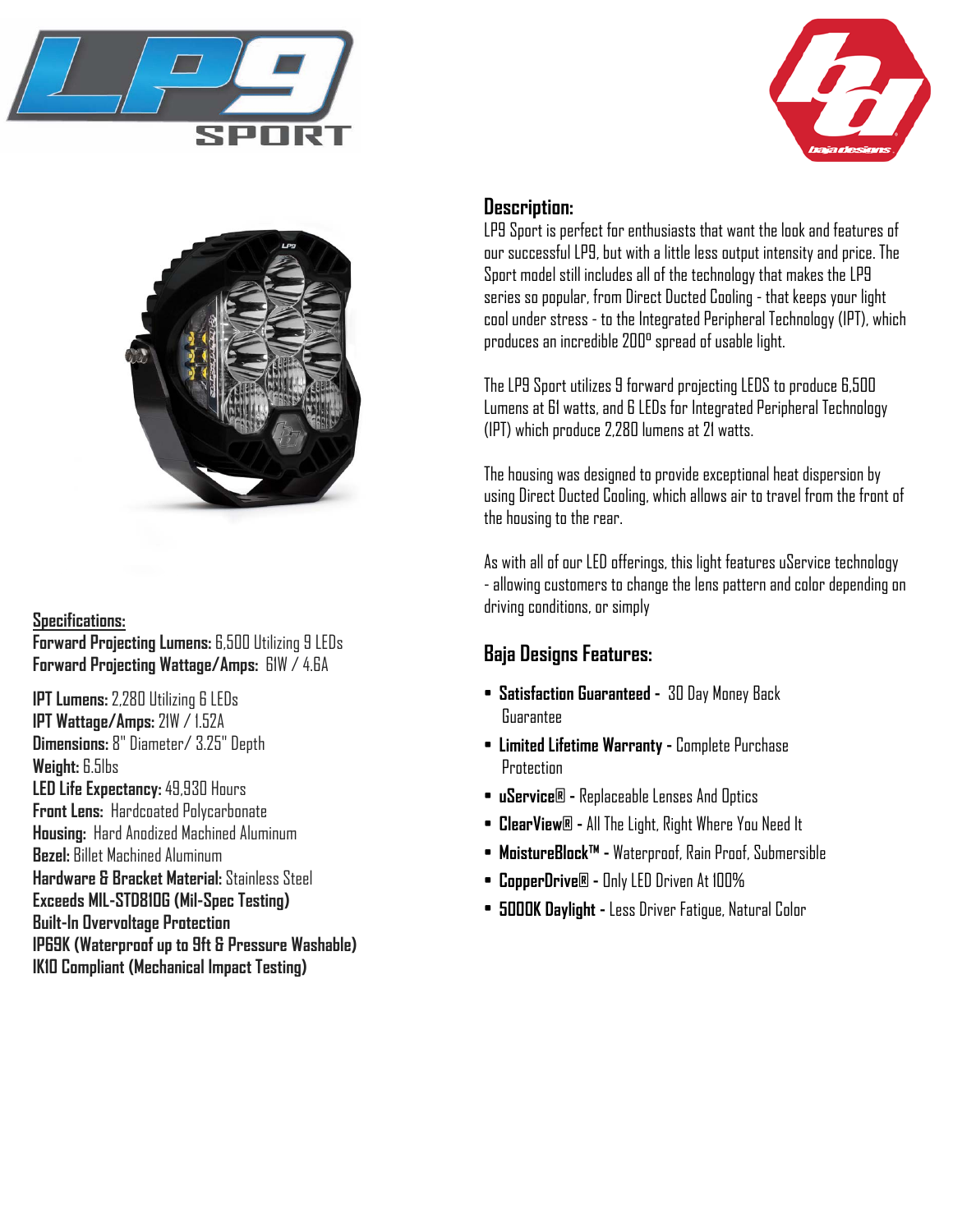







| <b>Part Number</b> | <b>Description</b>                      | <b>Size</b>              | Lumens                                                                                                                  | Amps/Watts                                                                             |
|--------------------|-----------------------------------------|--------------------------|-------------------------------------------------------------------------------------------------------------------------|----------------------------------------------------------------------------------------|
| 35-0001            | LP9 Sport, LED, Spot                    | 8" Diameter/ 3.25" Depth | <b>Forward Projecting Lumens:</b><br><b>6,500 Utilizing 9 LEDs</b>                                                      | <b>Forward Projecting</b><br>Wattage/Amps: GIW / 4.6A                                  |
|                    |                                         |                          | IPT Lumens: 2,280 Utilizing 6<br>LED <sub>s</sub>                                                                       | IPT Wattage/Amps: 21W / 1.52A                                                          |
| 35-0003            | LP9 Sport, LED, Driving/Combo           | 8" Diameter/ 3.25" Depth | <b>Forward Projecting Lumens:</b><br><b>6,500 Utilizing 9 LEDs</b><br>IPT Lumens: 2,280 Utilizing 6<br>LED <sub>s</sub> | <b>Forward Projecting</b><br>Wattage/Amps: GIW / 4.6A<br>IPT Wattage/Amps: 21W / 1.52A |
| 35-0011            | LP9 Sport, LED, Spot, Amber             | 8" Diameter/ 3.25" Depth | <b>Forward Projecting Lumens:</b><br>6,500 Utilizing 9 LEDs<br>IPT Lumens: 2,280 Utilizing 6<br>LEDs                    | <b>Forward Projecting</b><br>Wattage/Amps: GIW / 4.6A<br>IPT Wattage/Amps: 21W / 1.52A |
| 35-0013            | LP9 Sport, LED,<br>Driving/Combo, Amber | 8" Diameter/ 3.25" Depth | Forward Projecting Lumens:<br><b>6,500 Utilizing 9 LEDs</b><br>IPT Lumens: 2,280 Utilizing 6<br>LEDs                    | <b>Forward Projecting</b><br>Wattage/Amps: GIW / 4.6A<br>IPT Wattage/Amps: 21W / 1.52A |

# **LIMITED LIFETIME WARRANTY**

Baja Designs proudly offers a LIFETIME WARRANTY against manufacturer's defect on all of the products that we manufacture.

These are comprehensive warranties; other than the exclusions below – you're covered. If your LED or HID bulb burns out, you're covered. Additionally, cutting off our connector or changing your lenses does not automatically void your warranty.

### **Exclusions:**

Installation errors, abuse, misuse or crash damage. You must be the original owner of the product and can supply proof of purchase.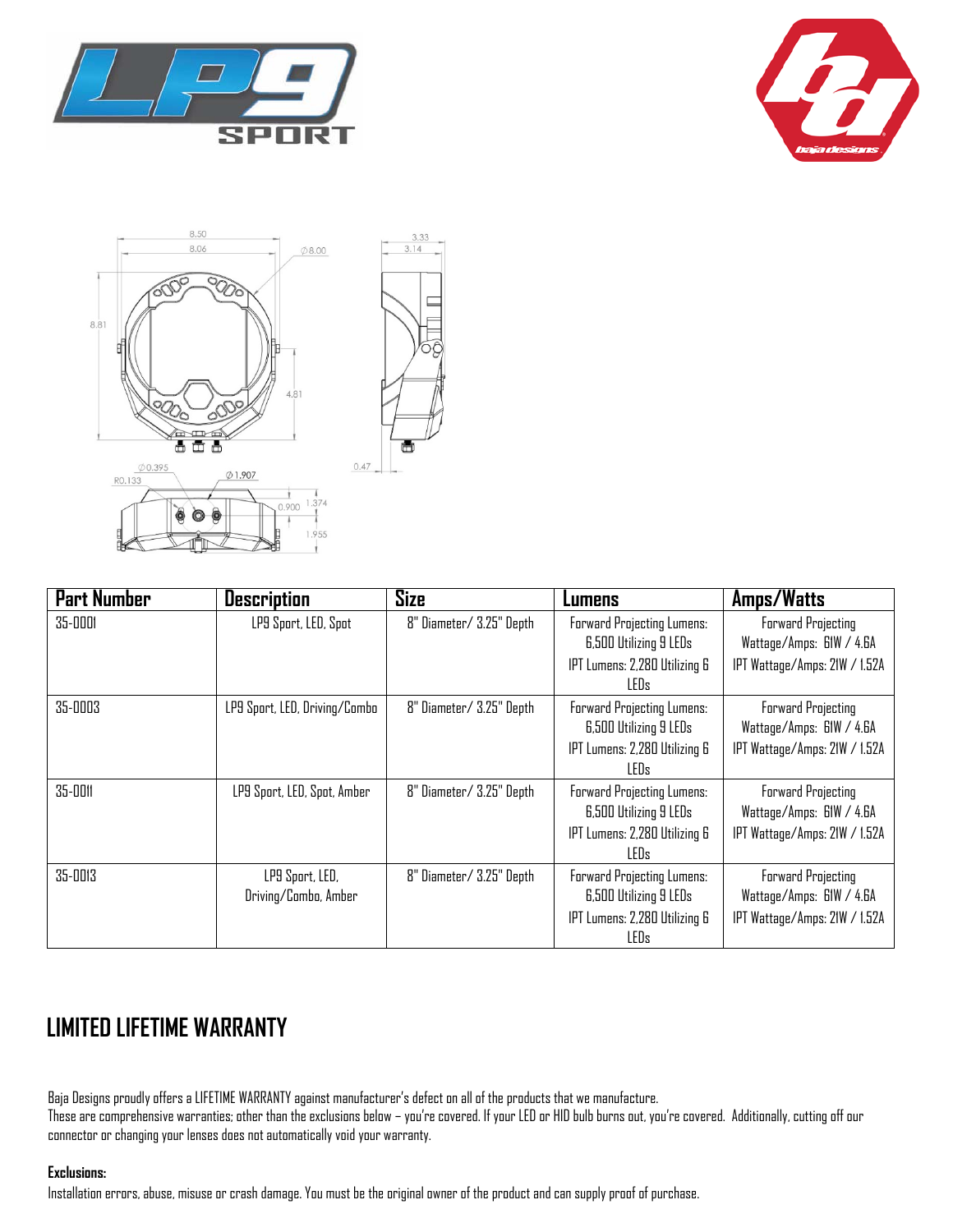



Baja Designs manufactures its own products as well as resells products manufactured by others. Baja Designs makes no express or implied warranties on products not manufactured by Baja Designs including without limitation any warranties or merchantability and fitness for a particular purpose. We will however, pass on all warranties made by the manufacturer, who has sole responsibility for performing such warranties.

Baja Designs will pay the freight if your product is less than 90 days old, otherwise defective products must be returned to Baja Designs, Inc., freight prepaid. At our option, we will repair or replace items in question and return them at no charge. If the identical product is no longer available we will replace with a similar product of equal value. Baja Designs Inc. will not be responsible for any indirect or consequential damages in connection with defective merchandise.

Items purchased through a Baja Designs authorized dealer must be returned through the dealer. Only available on LED auxiliary lights and product must be in sellable condition at MSRP. Product that has been damaged in any way after the original purchase date will be excluded from this guarantee

#### **Indemnification:**

Buyer hereby acknowledges off-roading, racing and driving at night are dangerous activities and that the products and/or supplies purchased from Baja Designs are used in an inherently dangerous activity that may endanger life and limb; and in no event shall the seller, or seller's heirs and assigns, be held liable for consequential damages, nor shall seller's liability on any claim for damages arising out of or connected with the sale, delivery, or use of purchased products and/or supplies exceed the purchase price of the products and/or supplies.

## **LP9 Mounting Instructions**

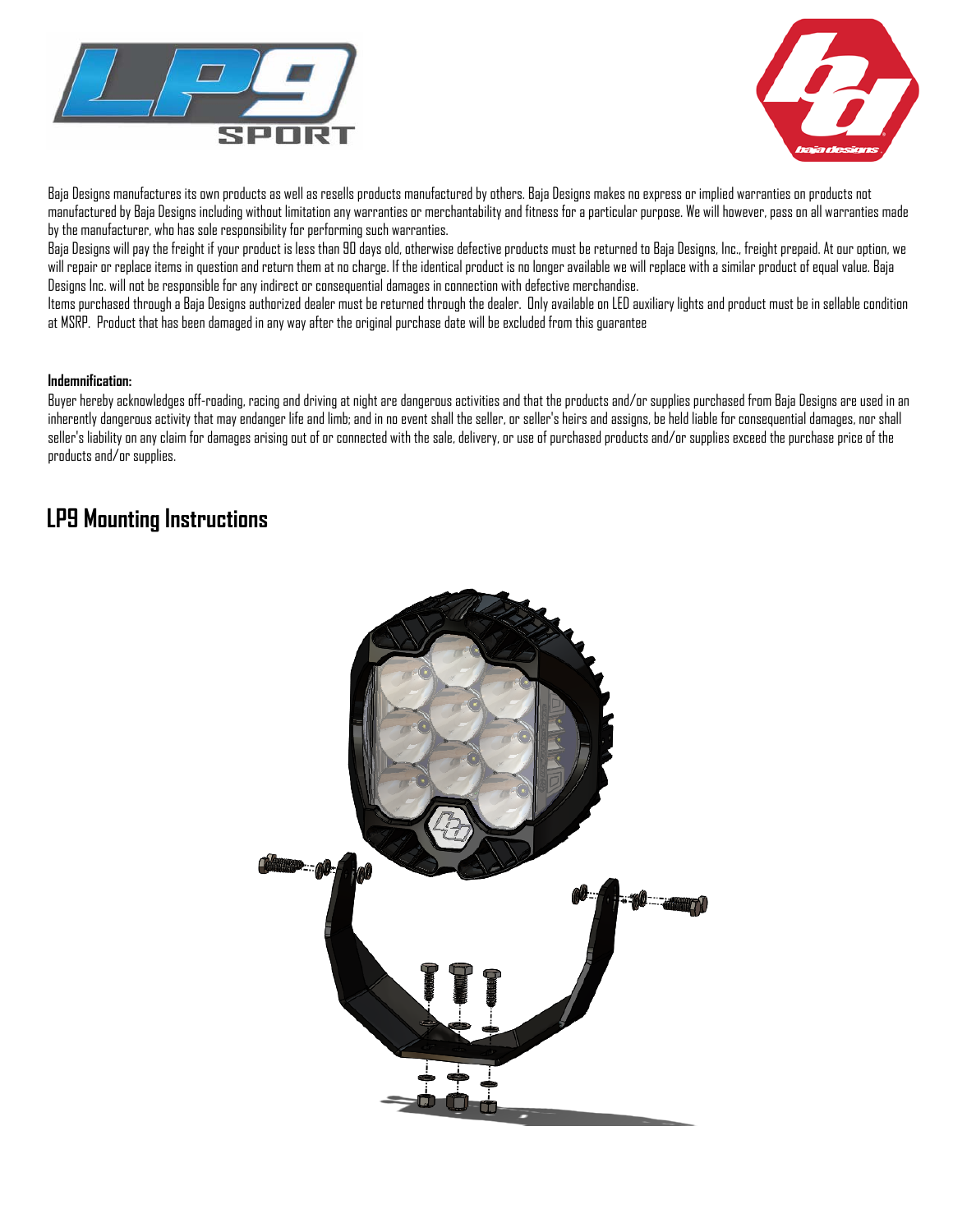



- 1) Begin by removing the light and bracket from the box and orientate them as shown in the picture above.
- 2) Locate the ¼"-20 and 3/8" hardware in the provided hardware pack, and place center 3/8" bolt and two ¼"-20 bolts and associated washers through the bottom of the bracket. Use provided washers and nuts below the mounting surface tighten down after alignment.
- 3) Mount the bracket to the light using the remaining 1/4-20 hardware (4 bolts and 4 washers).

#### **Lens Swap Instructions (uService):**

- When installing a different lens simply remove the 6 allen head bolts using a 4mm allen wrench on the back of the of the light.
- Carefully remove the front bezel and lens.
- Make sure that the o-ring is properly fitted in o-ring grove in the housing when installing the new lens and bezel. The o-ring is not directional but its shape was designed to match the grove in the housing.
- Reinstalling the bezel will give you a brand-new lens and pattern, depending on your preference.
- The bezel should be torqued to 7 ft./lb. in a "criss-cross" pattern.

# **1. LP9 Wiring Instructions LP9 Sport Wiring Instructions**



- o The LP9 is able to run at 12-36 Volts.
- o Low beam, high beam and Amber Back light function off positive current.
- o **Do NOT power pins 1 and 4 at the same time.** This may cause damage to the circuit board!
- $\circ$  If you are creating your own wiring harness the mating connector for the back of the light is a Deustsch Connector with part number DTO6-4S. When you wire the light, you cannot supply power to the low beam (pin 1) & the high beam (pin 4) at the same time. **Use a three position toggle switch (on/off/on) that is single pole, double throw. In one of the on position's it will supply power to the low beam. In the opposite on position it will supply power to the high beam. Custom wire**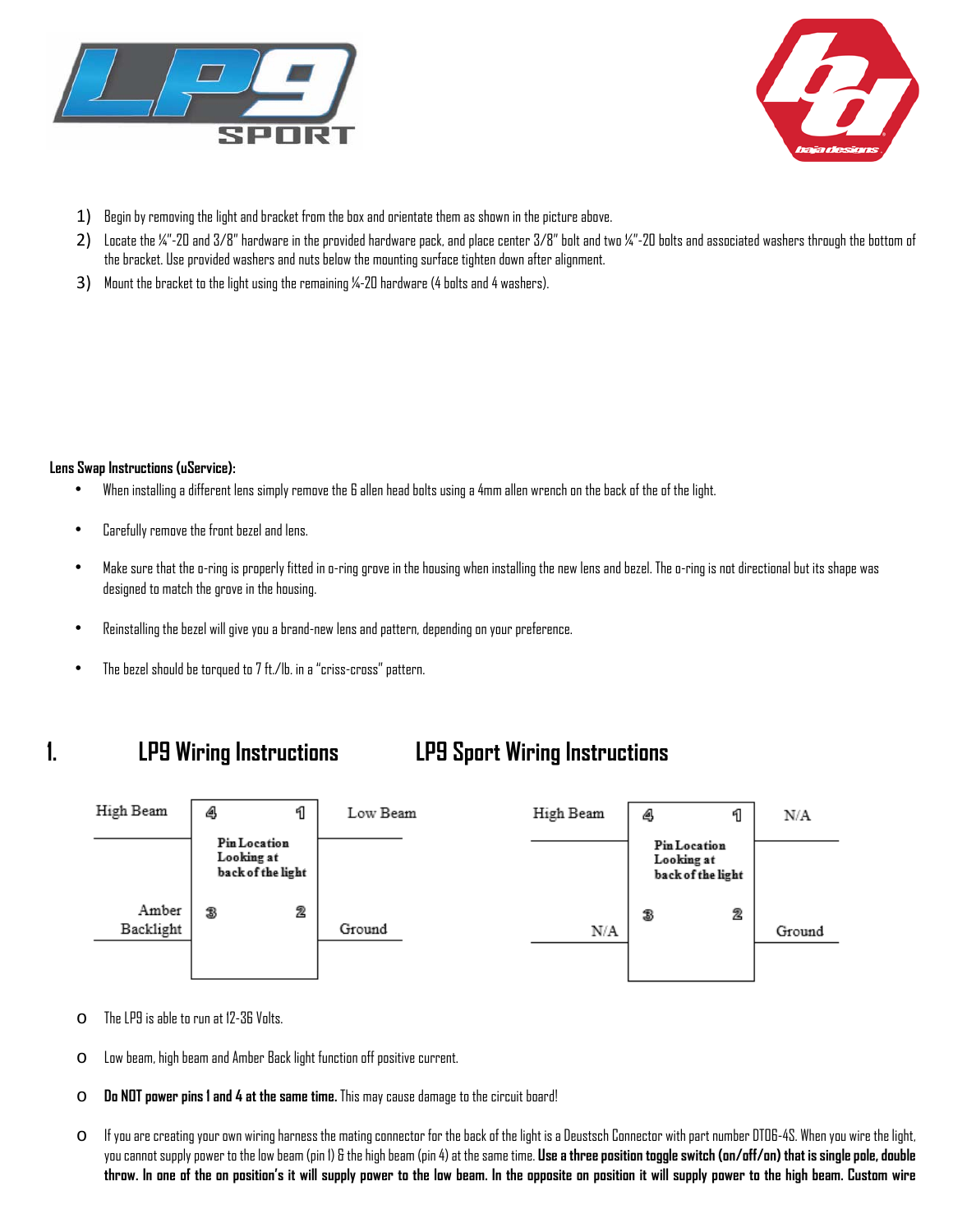



**harnesses must be made with 12 gauge wire for pins 1, 2, & 4. Pin three must use a minimum of 16 gauge wire. If The minimum size wire is not used, fire of damage to the light may occur.** 

**We highly recommend use of our 64-0172, LP9 Pro Wire Harness to safely power up to two lights at a time. The 64- 0172 includes switch, relay, connectors and ample lengths of wire for a full size truck.**